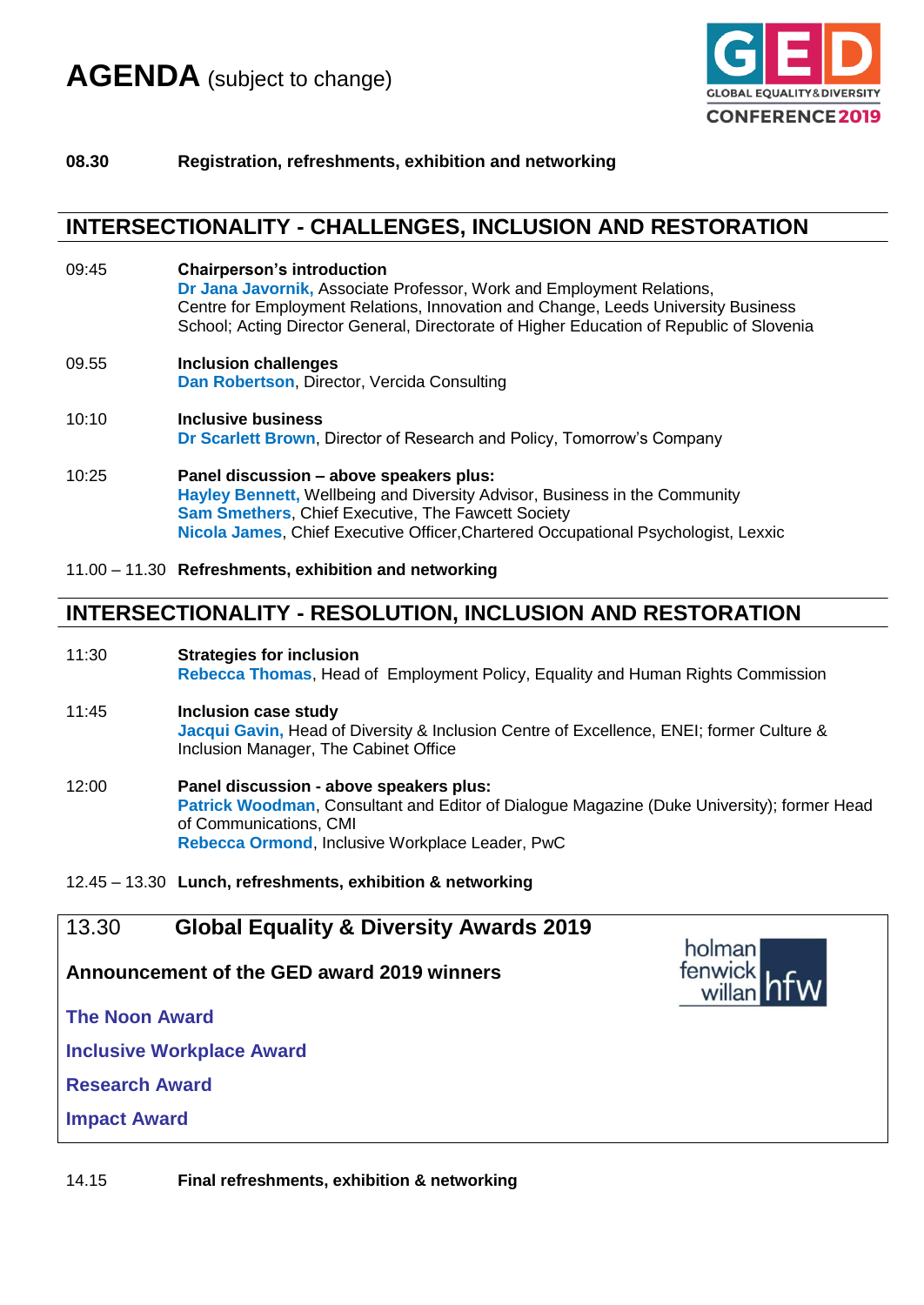# **14.30 – 15.25**

# **Breakouts and Case Studies**

| A1: Case Study:                                                                                                                                                                                                              | <b>A2: Discrimination in</b>                                                                                                                                                                                                                                                                                                                                      | <b>A3: Neurodiversity in</b>                                                                                                                                                                                                                   | <b>A4: Restoration and</b>                                                                                                                                                                                                                         |
|------------------------------------------------------------------------------------------------------------------------------------------------------------------------------------------------------------------------------|-------------------------------------------------------------------------------------------------------------------------------------------------------------------------------------------------------------------------------------------------------------------------------------------------------------------------------------------------------------------|------------------------------------------------------------------------------------------------------------------------------------------------------------------------------------------------------------------------------------------------|----------------------------------------------------------------------------------------------------------------------------------------------------------------------------------------------------------------------------------------------------|
| <b>Public Service</b>                                                                                                                                                                                                        | Employment/                                                                                                                                                                                                                                                                                                                                                       | the Workplace                                                                                                                                                                                                                                  | <b>Reconciliation</b>                                                                                                                                                                                                                              |
|                                                                                                                                                                                                                              | <b>Workplace</b>                                                                                                                                                                                                                                                                                                                                                  |                                                                                                                                                                                                                                                |                                                                                                                                                                                                                                                    |
| <b>Room: Canary 3</b>                                                                                                                                                                                                        | <b>Room: Limehouse</b>                                                                                                                                                                                                                                                                                                                                            | <b>Room: Canary 2</b>                                                                                                                                                                                                                          | <b>Room: South Quay</b>                                                                                                                                                                                                                            |
| One City Plan for<br>improving Race Equality<br>in Bristol<br><b>Councillor Asher Craig,</b><br>Deputy Mayor & Cabinet<br>Lead for Communities,<br>Equalities & Public Health,<br><b>Bristol City Council</b>                | Is there a role for<br>government programmes<br>in workplace inclusion?<br>Dr Jo Ingold, Associate<br>Professor of HRM & Public<br>Policy, Faculty Impact<br>Champion, Leeds<br><b>University Business School</b>                                                                                                                                                 | <b>Neurodiversity - the</b><br>hidden journey and<br>future directions<br>Nicola James, Chief<br><b>Executive Officer, Chartered</b><br>Occupational Psychologist,<br>Lexxic and Yvette Gibson,<br>Psychologist and<br>neurodiverse individual | <b>Exploring the barriers</b><br>and enablers to building<br>restorative practices and<br>culture in Higher<br><b>Education</b><br><b>Nina Harding, Belbin</b><br><b>Team Roles Accredited</b><br>Practitioner and<br><b>Experienced Mediator,</b> |
| The road to inclusion:                                                                                                                                                                                                       | <b>Nurturing an inclusive</b>                                                                                                                                                                                                                                                                                                                                     |                                                                                                                                                                                                                                                | <b>Clare Matysova, Equality,</b>                                                                                                                                                                                                                   |
| Doncaster's journey<br><b>Caroline Barkley, HR</b><br><b>Business Manager</b><br>Organisational<br><b>Transformation and</b><br><b>Mae Wilson, Senior HR</b><br>and OD Officer, Doncaster<br>Metropolitan Borough<br>Council | organisational culture<br>and the intersectionality<br>of ethnicity and<br>gender: examples from<br>two case studies<br><b>Kathryn Watson, Principal</b><br>Investigator, ESRC-funded<br>project 'Raising the Ceiling<br>on Diversity and Inclusion:<br>A Corporate Retail Case<br>Study'; Research Impact<br>Manager, Leeds University<br><b>Business School</b> |                                                                                                                                                                                                                                                | Diversity and Inclusion<br>Manager, Elaine Yerby,<br>Senior Lecturer in HRM<br>and Mariam Irshad,<br>Student Conduct Officer,<br>University of East London                                                                                         |

# **15.30 – 16.30 Breakouts and Case Studies**

| <b>B1: Sport and Media</b>                                                                                                      | <b>B2: Professional</b><br><b>Education</b>                                                                                                                                                                            | <b>B3: Resolution</b><br><b>Approaches</b>                                                                                       | <b>B4: Focus on Ability</b>                                                                                                                                  |
|---------------------------------------------------------------------------------------------------------------------------------|------------------------------------------------------------------------------------------------------------------------------------------------------------------------------------------------------------------------|----------------------------------------------------------------------------------------------------------------------------------|--------------------------------------------------------------------------------------------------------------------------------------------------------------|
| <b>Room: South Quay</b>                                                                                                         | <b>Room: Limehouse</b>                                                                                                                                                                                                 | <b>Room: Canary 3</b>                                                                                                            | <b>Room: Canary 2</b>                                                                                                                                        |
| New approaches to<br>diversity and inclusion<br>Asif Sadiq MBE, Head of<br>Diversity, Inclusion and<br>Belonging, The Telegraph | <b>BPP University Inclusion</b><br><b>Team's BAME Reverse</b><br><b>Mentoring Programme</b><br><b>Nicholas Glossop,</b><br>National Head: Inclusion                                                                    | J.P. Morgan's Autism at<br><b>Work journey</b><br>James Mahoney, Head of<br><b>Global Technology</b><br>Diversity and Inclusion, | <b>Neurodiversity and</b><br>intersectionality<br>Dr Nancy Doyle, CEO and<br>Founder, Genius Within                                                          |
| <b>EDI and Professional</b><br>Football - CACT EDI: The<br><b>Only Dedicated EDI</b><br><b>Department in UK</b>                 | and Learning Support/<br>Safeguarding, BPP<br>University and Professional<br>Apprenticeships                                                                                                                           | J.P. Morgan<br>New models of<br>communications,<br>leadership and trust                                                          | <b>Genius</b><br><b>WITHIN</b><br><b>The Disability</b>                                                                                                      |
| <b>Professional Football</b><br>Dr Michael Seeraj, Head<br>of EDI, Charlton Athletic<br>Community Trust (CACT)                  | <b>Embedding equality,</b><br>diversity and inclusion in<br>organisational structures<br>and approaches<br>Dr Saher Ahmed, Head of<br>Equality, Diversity and<br>Inclusion, Wellcome<br>Sanger Institute,<br>Cambridge | <b>Becky Holloway, Wise</b><br>Crowd Builder and<br>Convenor, Jericho<br>Chambers                                                | <b>Employment Gapcan it</b><br>be closed?<br><b>Atif Choudhury, Chief</b><br>Executive, Diversity and<br>Ability Ltd and Joel Attar,<br>Award Manager, UnLtd |